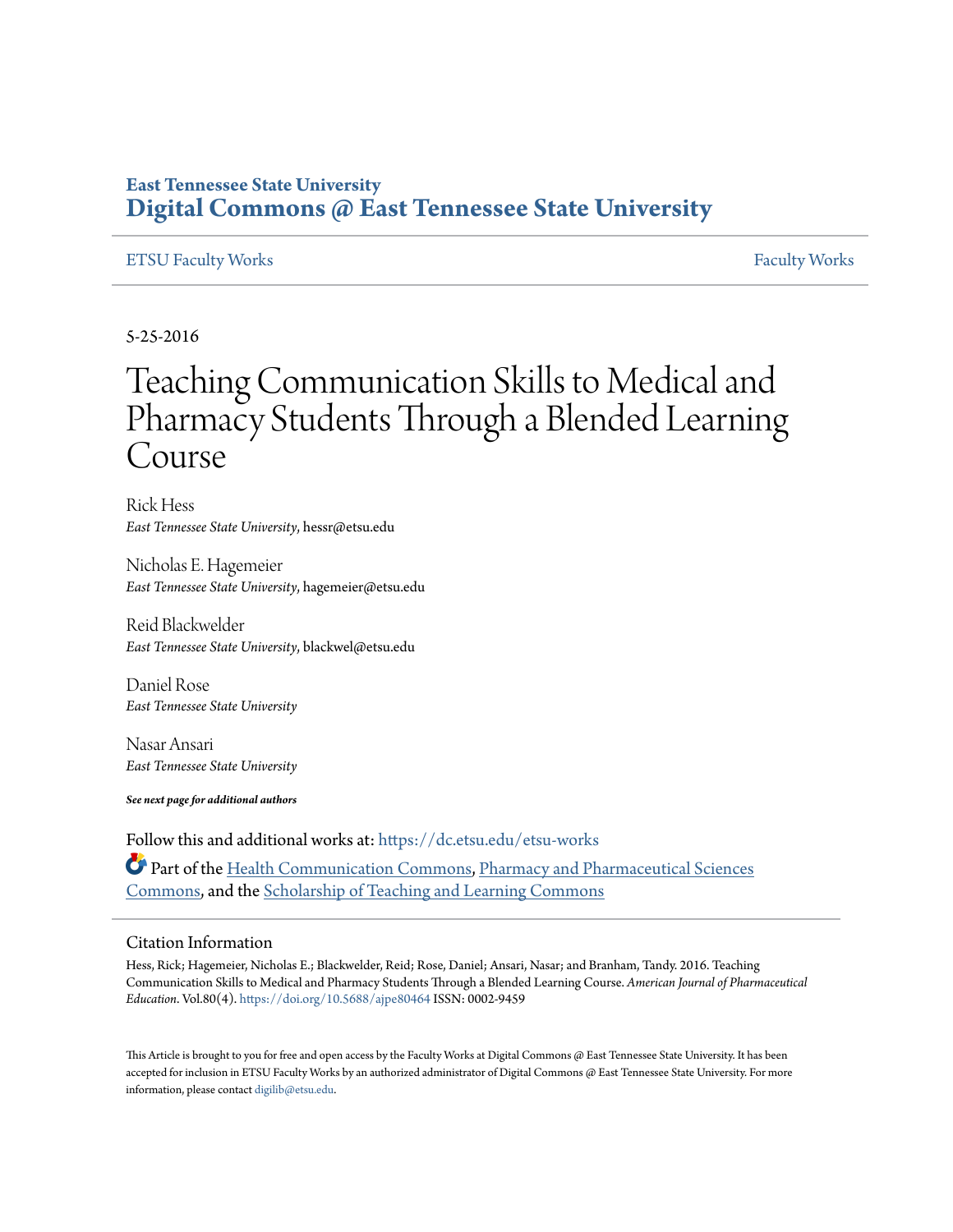## Teaching Communication Skills to Medical and Pharmacy Students Through a Blended Learning Course

#### **Copyright Statement**

© Copyright American Journal of Pharmaceutical Education. This document was originally published in *[American Journal of Pharmaceutical Education](https://doi.org/10.5688/ajpe80464).*

#### **Creator(s)**

Rick Hess, Nicholas E. Hagemeier, Reid Blackwelder, Daniel Rose, Nasar Ansari, and Tandy Branham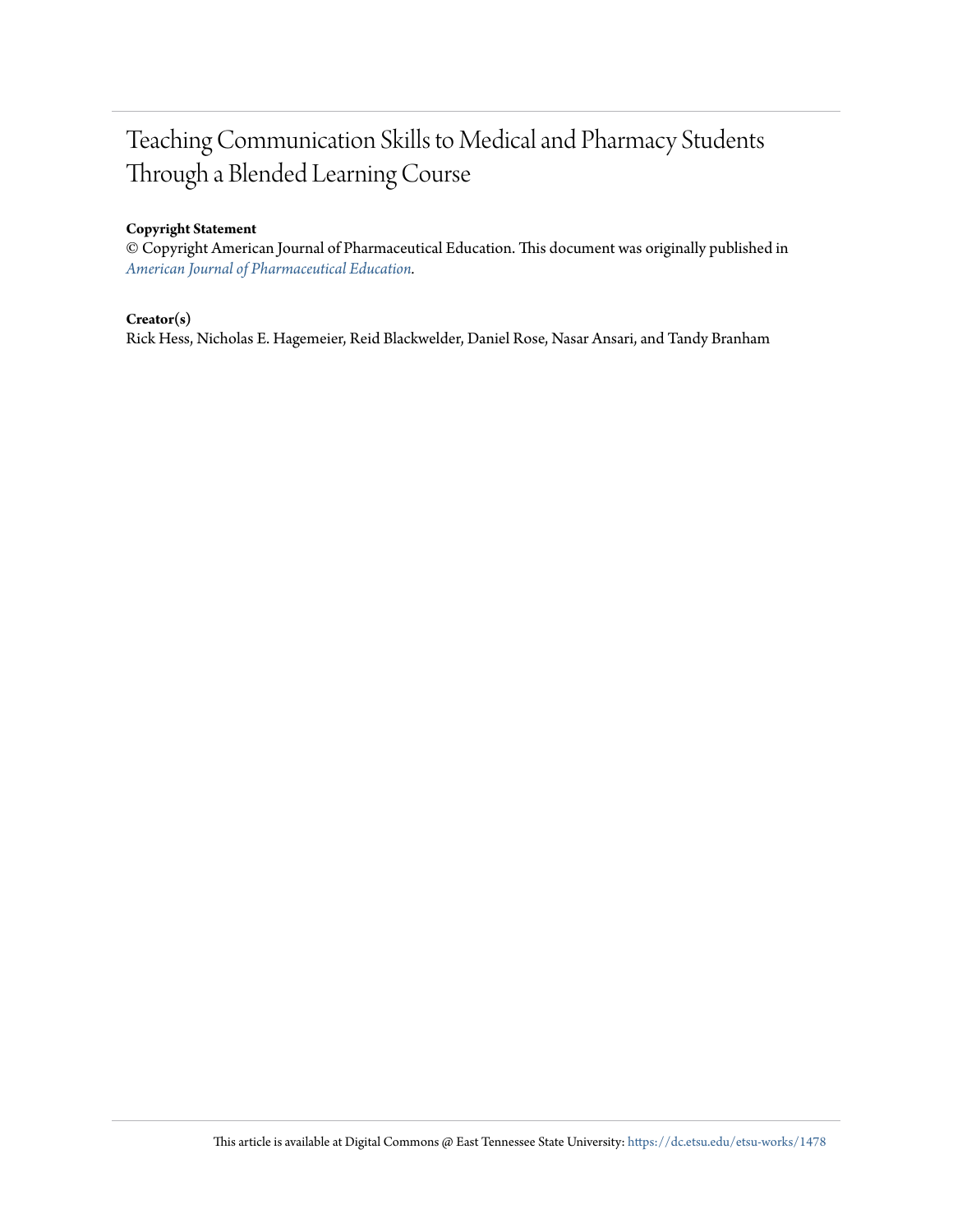### RESEARCH

### Teaching Communication Skills to Medical and Pharmacy Students Through a Blended Learning Course

Rick Hess, PharmD,<sup>a</sup> Nicholas E. Hagemeier, PharmD, PhD,<sup>a</sup> Reid Blackwelder, MD,<sup>b</sup> Daniel Rose, BS,<sup>a</sup> Nasar Ansari, BS,<sup>a</sup> Tandy Branham<sup>a</sup>

<sup>a</sup> East Tennessee State University Bill Gatton College of Pharmacy, Johnson City, Tennessee

<sup>b</sup> East Tennessee State University Quillen College of Medicine, Johnson City, Tennessee

Submitted April 2, 2015; accepted July 23, 2015; published May 25, 2016.

Objective. To evaluate the impact of an interprofessional blended learning course on medical and pharmacy students' patient-centered interpersonal communication skills and to compare precourse and postcourse communication skills across first-year medical and second-year pharmacy student cohorts.

Methods. Students completed ten 1-hour online modules and participated in five 3-hour group sessions over one semester. Objective structured clinical examinations (OSCEs) were administered before and after the course and were evaluated using the validated Common Ground Instrument. Nonparametric statistical tests were used to examine pre/postcourse domain scores within and across professions.

Results. Performance in all communication skill domains increased significantly for all students. No additional significant pre/postcourse differences were noted across disciplines.

Conclusion. Students' patient-centered interpersonal communication skills improved across multiple domains using a blended learning educational platform. Interview abilities were embodied similarly between medical and pharmacy students postcourse, suggesting both groups respond well to this form of instruction.

Keywords: blended learning, communication skills, objective structured clinical examinations

#### INTRODUCTION

Effective communication is paramount to practicing patient-centered care, and cultivating this skill is a vital component in the training of all health care students. Medical and pharmacy school accreditation bodies recognize the importance of this competency in the training of future clinicians as programmatic curricula incorporating the formalized instruction of interpersonal communication skills are mandatory.<sup>1,2</sup> From a physician's perspective, patient-centered care "seeks to focus medical attention on the individual patient's needs and concerns, rather than the doctor's."3

This general definition could easily apply to pharmacists and other health professionals as well. The concept of delivering patient-centered care is at the heart of health care reform, and cultivating a clinician-patient relationship is a foundation for its successful deployment. Exemplary communication skills are the ultimate in

Corresponding Author: Rick Hess, Department of Pharmacy Practice, Bill Gatton College of Pharmacy, Box 70657, Johnson City, TN 37614-1704. Tel: 423-439-6784. Fax: 423- 439-2075. E-mail: [hessr@etsu.edu](mailto:hessr@etsu.edu)

patient-centeredness, and the emphasis of the course is to truly help students of all disciplines begin to focus on the issues of the patient primarily. Yet, learning to balance clinician-centered aspects (ie, diagnosis, medications) of communication with patient-centered aspects (ie, fears, concerns, expectations) and performing them at a competent level requires instruction and regular practice for the student learner.

Suggested pedagogical methods to teach communication skills are varied and can involve observation (real time or recorded), self-assessment, role-playing, and role modeling.<sup>4</sup> Experiential-based instruction with feedback improves student communication competencies over traditional or instructional-based formats.<sup>5</sup> Yet, few studies have been conducted comparing two or more experiential methods in communication training. One study evaluating standardized patients (SP) and peer role-playing concluded both methods improved self-efficacy and objective structured clinical examination (OSCE) scores, however the role-play technique led to higher empathic responses.<sup>6</sup>

Many training institutions have employed SP interactions for experiential learning.<sup>7-10</sup> This type of interaction is preferred over actual patients because a SP can be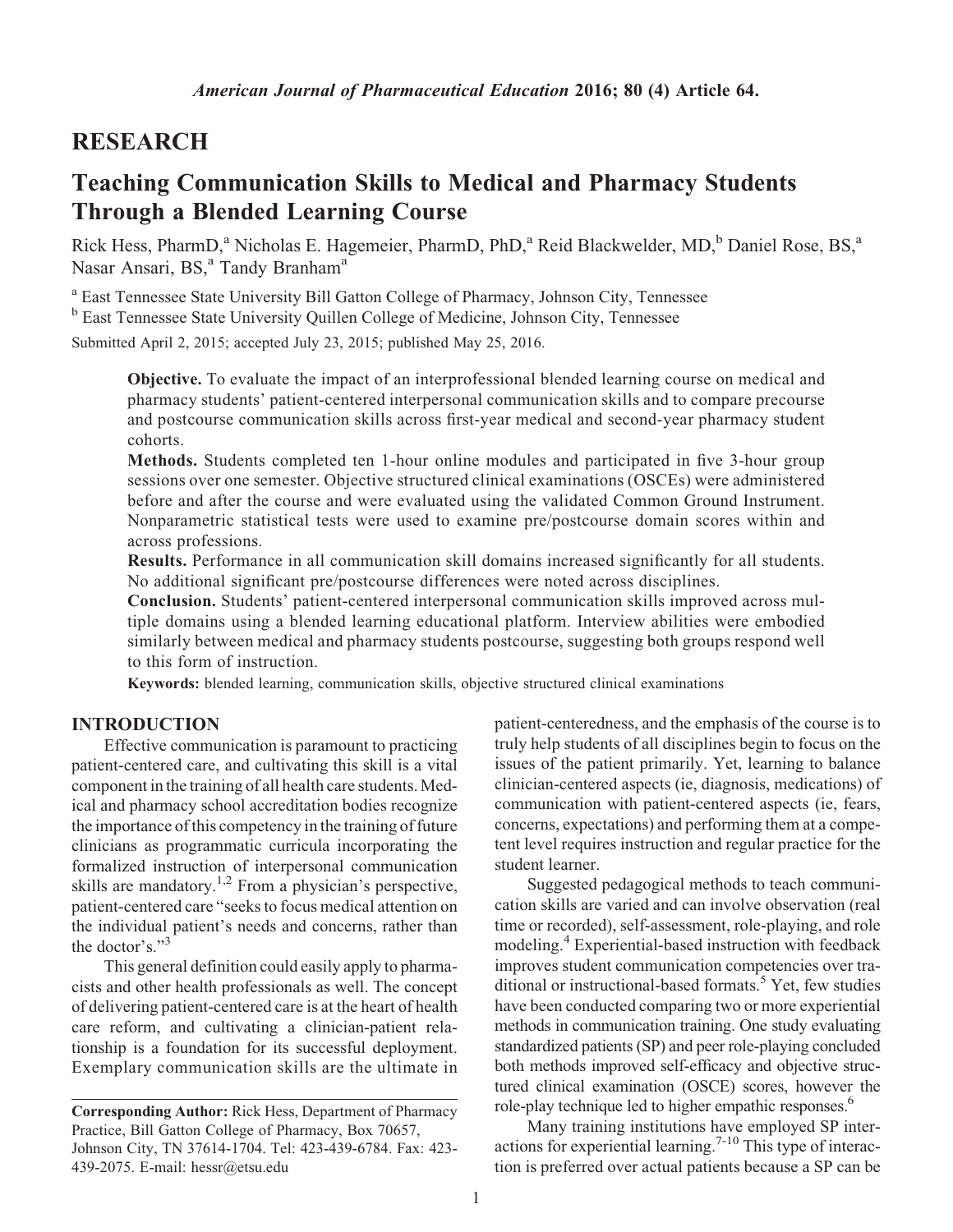a helpful ally in teaching and assessment.<sup>11</sup> However, early learners also need exposure to traditional instructional methods to introduce desirable and effective core communication concepts. One approach to delivery is using a blended learning format whereby students first learn and observe basic communication skills on their own time and follow that with an experiential component. With this approach, students come prepared to practice learned patientcentered communication techniques and receive feedback, which uses the training time more efficiently.

Blended learning, a form of e-learning using electronic media, is defined as "the thoughtful integration of classroom face-to-face learning experiences with online learning experiences."<sup>12</sup> The online component may be classified as either synchronous (eg, videoconferencing, instant messaging, chat) or asynchronous (eg, web-based presentations, lectures or modules, e-mail, blogs). Advantages of blended learning formats compared to traditional learning formats are that they are valued by self-directed adult learners, help overcome the limitations of meeting time and space, reach a larger number of students, support instructional methods hard to achieve using textbooks, save training costs, produce high student ratings, increase student perceptions of achieving course objectives, and achieve academic results equivalent to strict face-to-face teaching.13-16

Blended learning is used in health education to teach a broad scope of subject matter such as acute care, pediatrics, otolaryngology, cardiovascular pharmacotherapy, oral radiology, orthodontics, respiratory care, research ethics, and interprofessional team development.<sup>14,16-23</sup> There is also "rudimentary" evidence that blended learning strategies can help students improve their clinical competencies.24 Health professions students express acceptance using e-learning methods and view its role as complementary to, but not entirely substitutionary for, traditional face-to-face faculty-led instruction.25-27

Communication Skills for Health Professionals is a 2-credit hour course at East Tennessee State University's (ETSU) Academic Health Science Center (AHSC) and has been previously described in the Journal.<sup>28</sup> Briefly, course enrollment is interdisciplinary and consists of medical, nursing, pharmacy, and psychology students divided into small groups (6-7 students per group) containing representation from at least three colleges. The small groups are led by a diverse group of faculty members with appointments at one or more of the participating colleges.

The biweekly format employs asynchronous, online, self-directed learning modules to teach core communication skills alternating with a live, 3-hour small group session. This schedule makes available most of the class time

for student learners to interview SPs. An objective assessment of each student's communication skills is measured by trained faculty members during mid-point and end-ofcourse OSCEs. Our research objective was to determine the effectiveness of this blended course design in teaching medical and pharmacy student patient-centered interpersonal communication skills and compare the results across disciplines. To our knowledge, this is the first study to measure the effectiveness of a blended learning format to teach patient-centered communication.

#### **METHODS**

An e-mail was sent to all enrolled incoming first-year medical and second-year pharmacy students about three weeks before the start of the course inviting them to participate in the study. The e-mail contained a description of the study objectives along with a disclaimer that the interviews would be timed and recorded in a format identical to the final OSCE examination, but not viewed until course completion to avoid potential biasing of faculty members toward any participant based on precourse OSCE performance. In addition, students were instructed that their precourse OSCE scores would not affect their grade. No rewards or incentives were given to participants. Nursing and psychology students were not included because their academic calendars began later and did not allow sufficient time for precourse research activities.

Two discipline-specific, precourse recording schedules were held in August 2012. On the day of their scheduled interview, students were given eight minutes to interview an SP without interruptions. A "door chart" provided the reason for the patient visit (to talk about quitting smoking) and was the only information shared with the student prior to the start of the interview. No instructional feedback was given when finished.

The SPs were recruited from the ETSU Standardized Patient Program and were given a smoking cessation case scenario that included instructions on how to portray the scene emotionally and how to divulge scripted "clues" reflecting the patient's perspective of the situation. The case was written by course faculty members and has been used as part of the course's final OSCE for several years. The subject of smoking cessation was chosen because it is a common health topic relevant to all health professions. The course is designed to ensure the patient-centered emotions, perspectives, and concerns are the focus rather than the student's clinical knowledge base.

Prior to evaluating students, all evaluators completed a training session conducted by course coordinators that provided opportunities to use the validated Common Ground Rating Scale OSCE assessment tool.<sup>29</sup> Evaluators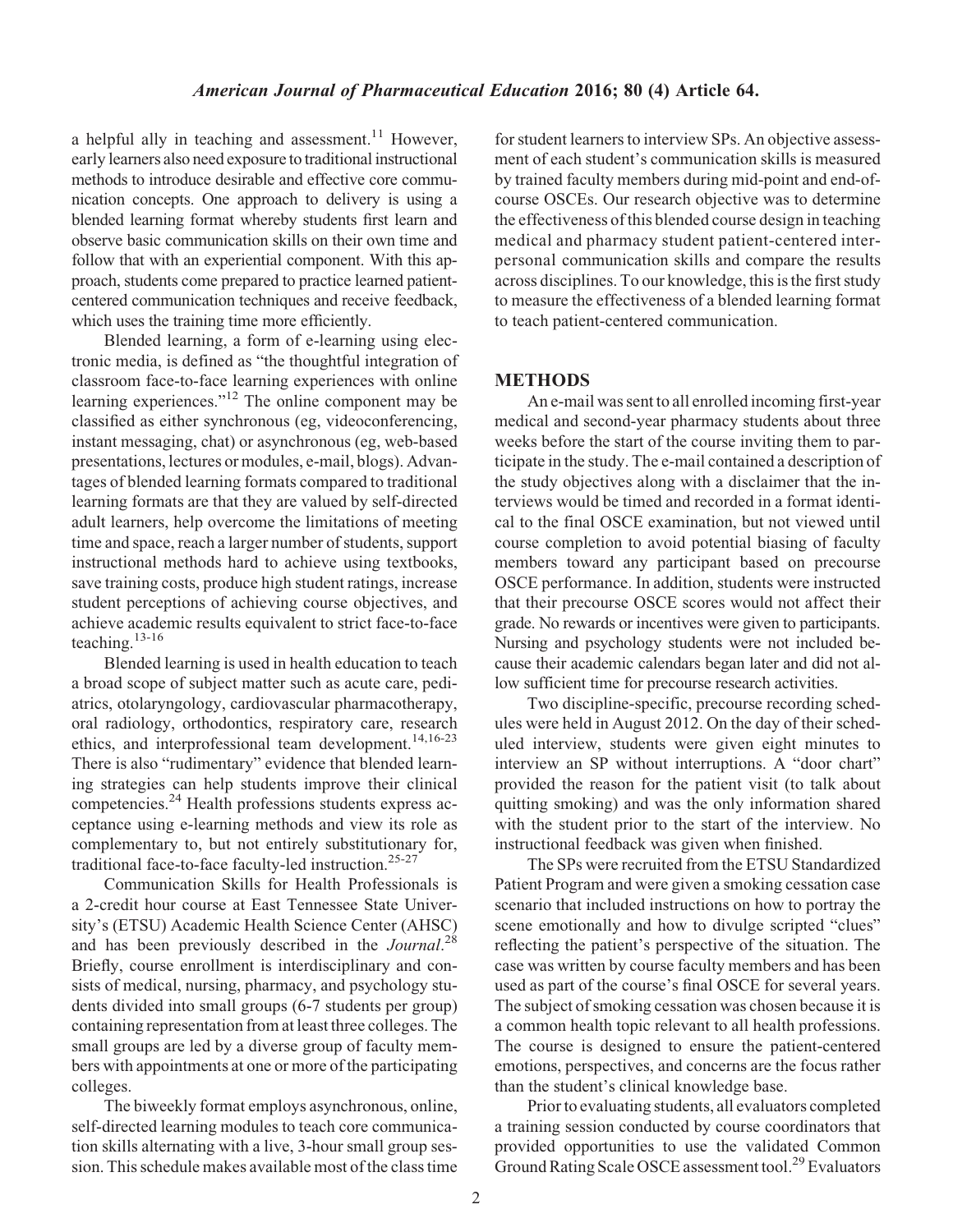watched a recorded interview and assessed six communication skill constructs (rapport building, agenda setting, information management, active listening, addressing feelings, and establishing common ground) as well as global interview performance using the Common Ground Rating Scale rubric (Table 1). Scores from the practice assessment training were compared to scores from communication experts to ensure inter-rater reliability. Course coordinators randomly selected and scored 10% of all pre/postcourse OSCEs to assess inter-rater reliability. Ratings were considered reliable if scores were within 20% for each communication skill construct. One evaluation was completed for each participant.

One week after completion of the precourse OSCE, 192 first-year medical, nursing, clinical psychology, and second-year pharmacy students began Communication Skills Health Professionals in the fall 2012 semester. Over the semester, students completed 10 online modules and attended five small group sessions (Table 2). Following the third small group session, all students completed a midterm OSCE. Faculty member provided feedback 1-2 weeks later to students during 30-minute individual appointments. The final OSCE consisted of two consecutive SP interviews with the last case identical to the precourse OSCE. Faculty members graded the interview performance live, but no postinterview feedback was provided. Again, one evaluation was completed for each participant and none of the pre/postcourse evaluators or SPs were identical.

Scores on pre/postcourse communication skill constructs and the global rating score were analyzed using SPSS, v22 (IBM, Armonk, NY). Descriptive statistics were calculated for all construct scores. All communication skill constructs were scored using the Common Ground Rating Scale rubric on a 1-5 scale  $(1=$ needs improvement;  $2 =$ marginal;  $3 =$ competent/adequate;  $4=$ effective;  $5=$ exemplary), with half-point increments allowed. Data were treated as interval-level variables. Means (standard deviations) and medians (interquartile ranges) were calculated for each communication skill construct. Nonparametric Mann-Whitney and Wilcoxon rank sum tests were used to compare paired pre/postcourse scores and pre/postcourse scores across colleges, respectively. An alpha level of 0.05 was set a priori. The East Tennessee State University Institutional Review Board approved the study.

#### RESULTS

One hundred twenty-four students  $(n=67 \text{ medicine})$ , 66% male and 34% female;  $n=57$  pharmacy, 39% male and 61% female) completed the OSCEs before and after the course, representing 79.4% of all medical and pharmacy students who were enrolled in the course.

Precourse agenda setting, information management, active listening, addressing feelings, and establishing common ground construct scores were not significantly different when comparing medical to pharmacy students (Table 3). Precourse scores for the rapport building construct were significantly higher for medical students  $(\text{median}=3)$  compared to pharmacy students  $(\text{median}=2)$  $(p<0.01)$ . Median medical student scores ranged from 2 to 3 across all communication constructs, whereas all median values for pharmacy students were 2. Median global rating precource scores were 2 for both medical and pharmacy students.

Five of six postcourse communication skill construct scores were similar across medicine and pharmacy as was the global rating (Table 3). Rapport building scores were significantly higher for pharmacy students (median=5) compared to medical students (median=4,  $p<0.01$ ). Median medical student postcourse scores were 4 across all communication constructs and the global rating. Median values for pharmacy students ranged from 4 to 5 across all communication constructs and the global rating.

Communication skill construct scores and the global rating scores significantly increased for both medicine and pharmacy students postcourse compared to precourse  $(p \text{ values} < 0.01)$ . Figure 1 presents pre/postcourse median scores across disciplines.

#### **DISCUSSION**

The blended learning course significantly improved medical and pharmacy students' patient-centered communication skills. Similarities in communication domain scores indicate that this course increased both medical and pharmacy students' patient-centered communication skill competency. In general, both medical and pharmacy students scored poorly in all communication skill domains at baseline. Medical students' higher interpersonal skills coming into the course may be related to significantly better scores than pharmacy students in precourse rapport building. Pharmacy students, being less equipped for the patient-centered setting, may have benefited more from the practice and, therefore, showed significantly more improvement in that domain.

After the course, a large majority of students in both professions demonstrated patient-centered communication skills with SPs that were considered effective. Meaningful clinician-patient relationships, which are vital to fostering patient-centered care, were cultivated by the effective communication strategies emphasized in this course. The current project specifically evaluated patient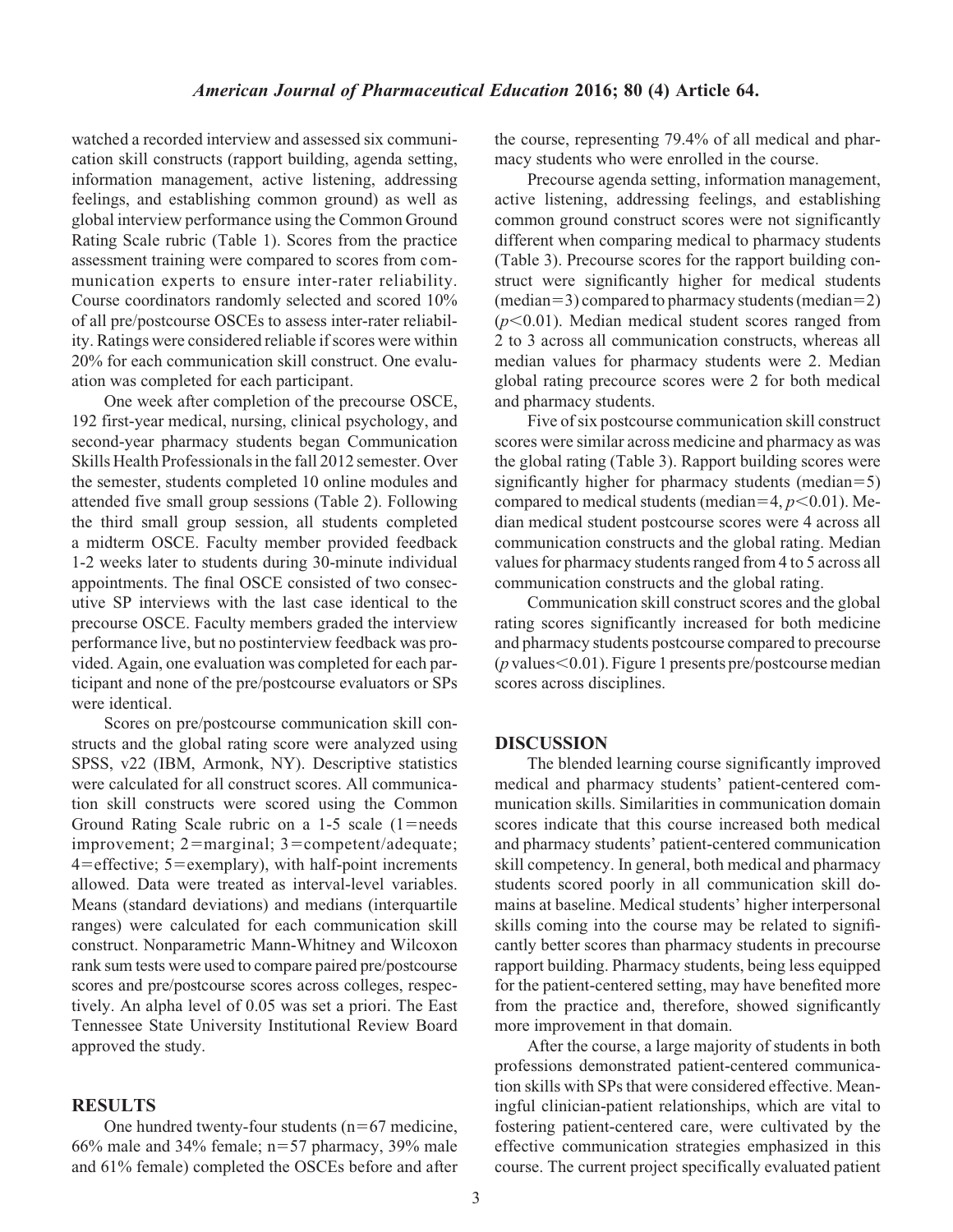|                           | Table 1. Communication Skills Domain Rating Categories and Observable Descriptions                                                                                                                                                                                                                                                                                                                                                                              |                                                                                                                                                                                                                                                     |                                                                                                                                                           |                                                                                      |                                                                                                                                                               |
|---------------------------|-----------------------------------------------------------------------------------------------------------------------------------------------------------------------------------------------------------------------------------------------------------------------------------------------------------------------------------------------------------------------------------------------------------------------------------------------------------------|-----------------------------------------------------------------------------------------------------------------------------------------------------------------------------------------------------------------------------------------------------|-----------------------------------------------------------------------------------------------------------------------------------------------------------|--------------------------------------------------------------------------------------|---------------------------------------------------------------------------------------------------------------------------------------------------------------|
|                           |                                                                                                                                                                                                                                                                                                                                                                                                                                                                 |                                                                                                                                                                                                                                                     | Competent/                                                                                                                                                |                                                                                      | <b>Needs</b>                                                                                                                                                  |
| Category                  | Exemplary (5)                                                                                                                                                                                                                                                                                                                                                                                                                                                   | Very Effective (4)                                                                                                                                                                                                                                  | Adequate (3)                                                                                                                                              | Marginal (2)                                                                         | Improvement (1)                                                                                                                                               |
| Rapport Building          | subsequently go out of their way<br>skills so most patients would<br>Demonstrates rapport-building                                                                                                                                                                                                                                                                                                                                                              | effective connection via<br>Notably warm and makes<br>identifiable elements                                                                                                                                                                         | interested but minimal<br>Clear, professional,<br>respectful, and                                                                                         | respectful. Absent of<br>professional and<br>For the most part,                      | Absent are positive<br>relationship<br>elements of                                                                                                            |
|                           | to tell friend or family about this<br>interviewer with extraordinary<br>interpersonal skills. Usually                                                                                                                                                                                                                                                                                                                                                          | nonverbal connection.<br>of both verbal and                                                                                                                                                                                                         | efforts to make a more<br>or ineffective specific<br>verbal or nonverbal                                                                                  | building. Present are<br>specific effective<br>efforts at rapport                    | are clearly negative<br>building. Present<br>comments or                                                                                                      |
|                           | includes two or more elements of<br>"positive speak" and expressions<br>of nonverbal interest that are                                                                                                                                                                                                                                                                                                                                                          |                                                                                                                                                                                                                                                     | personal connection.                                                                                                                                      | nonverbal behaviors,<br>some comments,<br>expressions or                             | expressions, which<br>would leave many<br>patients with                                                                                                       |
|                           | exceptionally warm.                                                                                                                                                                                                                                                                                                                                                                                                                                             |                                                                                                                                                                                                                                                     |                                                                                                                                                           | negative reception by<br>a least some patients.<br>which might have a                | negative feelings<br>interviewer.<br>about the                                                                                                                |
| Agenda Setting            | beginning (first 2 minutes after<br>Explores complete agenda at the                                                                                                                                                                                                                                                                                                                                                                                             | early until "Nothing else"<br>Explores complete agenda                                                                                                                                                                                              | partially with at least<br>Explores for agenda                                                                                                            | Asks only once at the<br>beginning "What                                             | agenda but begins<br>Doesn't explore for                                                                                                                      |
|                           | says, "Nothing else." Explicitly<br>rapport building) until patient                                                                                                                                                                                                                                                                                                                                                                                             | but does not summarize<br>or prioritize or explore                                                                                                                                                                                                  | setting. One can be at<br>two efforts at agenda                                                                                                           | brings you in today?"<br>or "How can I be of                                         | established problem<br>addressing an                                                                                                                          |
|                           | Explores for additional agenda<br>plans agenda and if several<br>agenda, prioritizes them.                                                                                                                                                                                                                                                                                                                                                                      | for more agenda at end.                                                                                                                                                                                                                             | beginning and one at<br>end.                                                                                                                              | help?" or at the end<br>"Is there anything<br>else?"                                 | agenda at any point.<br>identical in chart.<br>Doesn't return to                                                                                              |
| Management<br>Information | occasional closed-ended points<br>of clarification) until most/all of<br>Continues in this mode (with<br>patient's information about the<br>Begins interview with effective<br>directives, and/or segues. Asks<br>flow with explicit summary(s)<br>Notably effective information<br>condition has been expressed.<br>appropriate focused (closed)<br>open-ended question and<br>questions towards the end.<br>nondirected facilitation.<br>later or at the end. | Effectively manages info<br>flow. Uses some form of<br>Begins with a majority of<br>open and closed-ended<br>summary, directives or<br>questions/facilitations.<br>questions. (Required)<br>Appropriate mixes of<br>effective open-ended<br>segues. | or segues. Organization<br>beginning. Doesn't use<br>summaries, directives<br>Uses some open-ended<br>questions from the<br>and closed-ended<br>adequate. | questions. Info flow<br>weak, repetitive, or<br>Mostly closed-ended<br>disorganized. | leading, or repeated<br>numbers of flawed,<br>Mostly closed-ended<br>questions. Uses<br>misleading info<br>Disorganized,<br>confusing,<br>questions.<br>flow. |

### American Journal of Pharmaceutical Education 2016; 80 (4) Article 64.

(Continued)

 $(Continued)$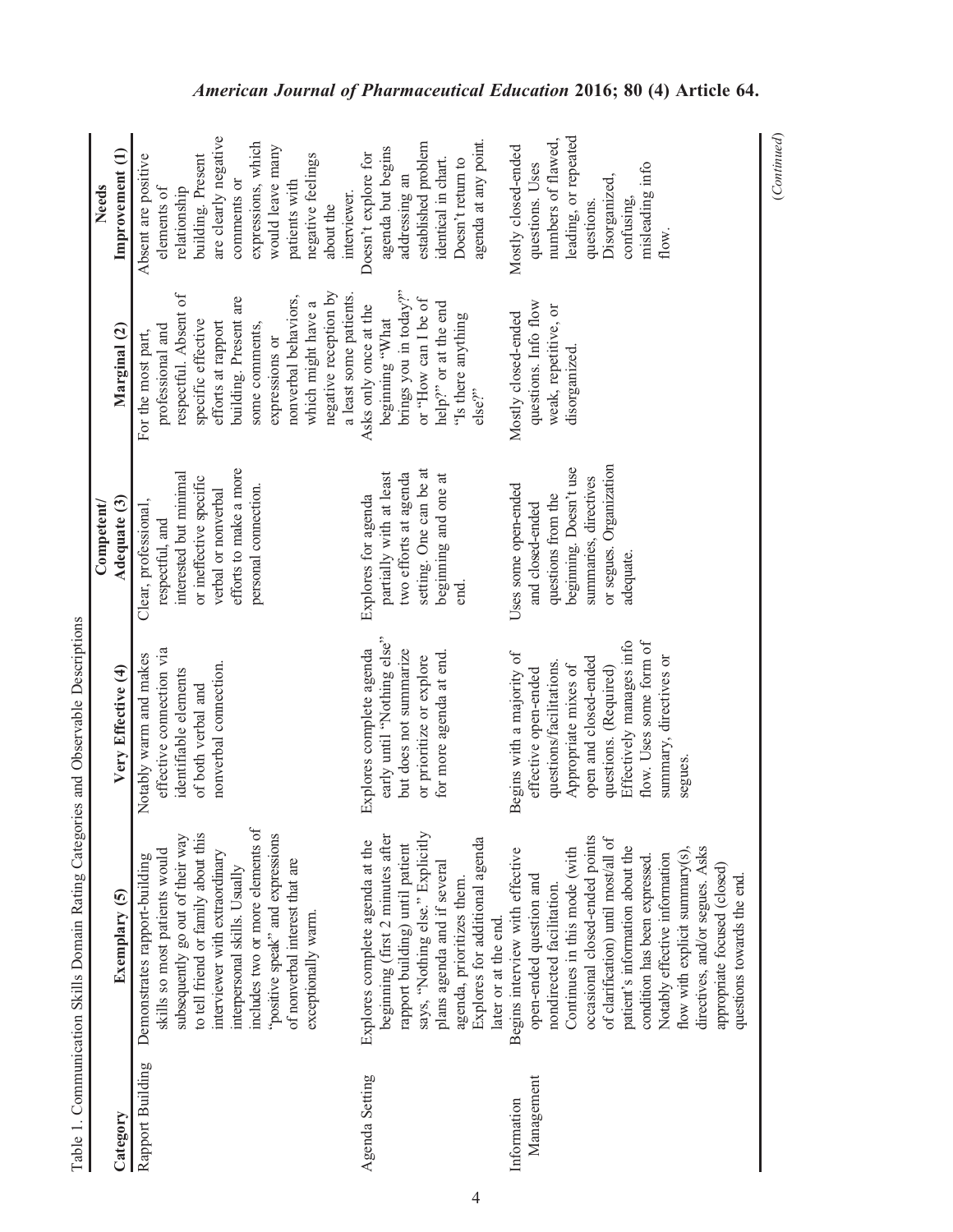|                  |                                    |                             | Competent/                 |                       | <b>Needs</b>          |
|------------------|------------------------------------|-----------------------------|----------------------------|-----------------------|-----------------------|
| Category         | Exemplary (5)                      | Very Effective (4)          | Adequate (3)               | Marginal (2)          | Improvement (1)       |
| Active Listening | Very effective at identifying the  | Demonstrates genuine        | Demonstrates some interest | Fails to demonstrate  | Actively discourages  |
| to Understand    | PPI (ie, what the patient thinks   | interest in the PPI by      | in the PPI through         | effective interest in | or devalues the PPI.  |
| the Patient's    | may be going on; the greatest      | using active listening at   | occasional exploration of  | what the patient      |                       |
| Perspective      | concern about the problem; and     | least part of the time.     | clues (efforts may not be  | thinks may be going   |                       |
| on Illness (PPI) | the expectations for the visit).   | Does explore the clues      | effective). May not pick   | on; his/her greatest  |                       |
|                  | The PPI is repeatedly explored     | initially, but not always   | up on clues but rather     | concern about the     |                       |
|                  | using active listening to          | fully. Once identified,     | asks about the patient's   | problem; and the      |                       |
|                  | understand the meaning behind      | PPI will be partially       | ideas.                     | expectations for      |                       |
|                  | the patient's "clues." Once the    | addressed with some         |                            | the visit.            |                       |
|                  | PPI is disclosed, these elements   | elements of                 |                            |                       |                       |
|                  | are acknowledged, normalized,      | acknowledgment,             |                            |                       |                       |
|                  | and used as part of a plan to      | normalization, and          |                            |                       |                       |
|                  | address the medical diagnosis      | building a plan based       |                            |                       |                       |
|                  | and the PPI.                       | on the PPI.                 |                            |                       |                       |
| Addressing       | Responds to all opportunities to   | Acknowledges feeling        | Acknowledges expressed     | May not acknowledge   | Comments or responds  |
| Feelings         | address feelings. When feelings    | when expressed. Does        | feelings but does not      | any of the feelings   | in a way which        |
|                  | surface, these are effectively     | not fully address/          | attempt to integrate       | of the case or does   | demeans, criticizes,  |
|                  | addressed and then incorporated    | incorporate into            | into visit.                | so ineffectively.     | or devalues patient's |
|                  | into the visit. Also effectively   | visit. Does not fully       |                            |                       | feelings.             |
|                  | seeks out the "potential feelings" | address "potential"         |                            |                       |                       |
|                  | when situations with high          | feeling situations.         |                            |                       |                       |
|                  | likelihood of feelings surface in  |                             |                            |                       |                       |
|                  | the interview.                     |                             |                            |                       |                       |
| Reaching         | Plan linked explicitly to a        | Plan begins with a          | Partial or minimal         | Minimal or absent     | No patient baseline   |
| Common           | thorough understanding of the      | considerable                | understanding of           | understanding of      | assessment.           |
| Ground (no       | patient's knowledge and            | understanding of            | patient's knowledge        | patient's knowledge   | Explanations          |
| conflict)        | perspective. Discusses             | patient's knowledge and     | and perspective.           | and perspective.      | confusing/            |
|                  | feasibility, and decision making   | perspective. Explains       | Provides information       | Information provided  | disorganized/         |
|                  | and matches plan to patient's      | clearly with only           | with general clarity.      | is somewhat           | misleading. Minimal   |
|                  | apparent or explicit preference.   | occasional use of jargon.   | May include some           | confusing. Minimal    | or absent attempt to  |
|                  | Explains diagnosis and             | Checks for understanding    | jargon. Some effort to     | effort to check       | check understanding   |
|                  | treatment clearly and concisely,   | and feasibility explicitly. | determine                  | understanding and     | or feasibility.       |
|                  | checks effectively for             | Supports patient's          | understanding and/or       | feasibility.          |                       |
|                  | understanding (tell-back           | decision-making             | feasibility. (Often        |                       |                       |
|                  | required) and feasibility.         | preference.                 | with a single              |                       |                       |
|                  |                                    |                             | closed-ended question).    |                       |                       |

### American Journal of Pharmaceutical Education 2016; 80 (4) Article 64.

(Continued)

 $(Continued) % \begin{minipage}[b]{0.5\linewidth} \centering \centerline{\includegraphics[width=0.5\linewidth]{images/STM1000.pdf} \centerline{\includegraphics[width=0.5\linewidth]{images/STM1000.pdf} \centerline{\includegraphics[width=0.5\linewidth]{images/STM1000.pdf} \centerline{\includegraphics[width=0.5\linewidth]{images/STM1000.pdf} \centerline{\includegraphics[width=0.5\linewidth]{images/STM1000.pdf} \centerline{\includegraphics[width=0.5\linewidth]{images/STM1000.pdf} \centerline{\includegraphics[width=0.5\linewidth]{images/STM1000.pdf} \centerline{\includegraphics[width=0.5\linewidth]{images/STM100$ 

Table 1. (Continued)

Table 1. (Continued)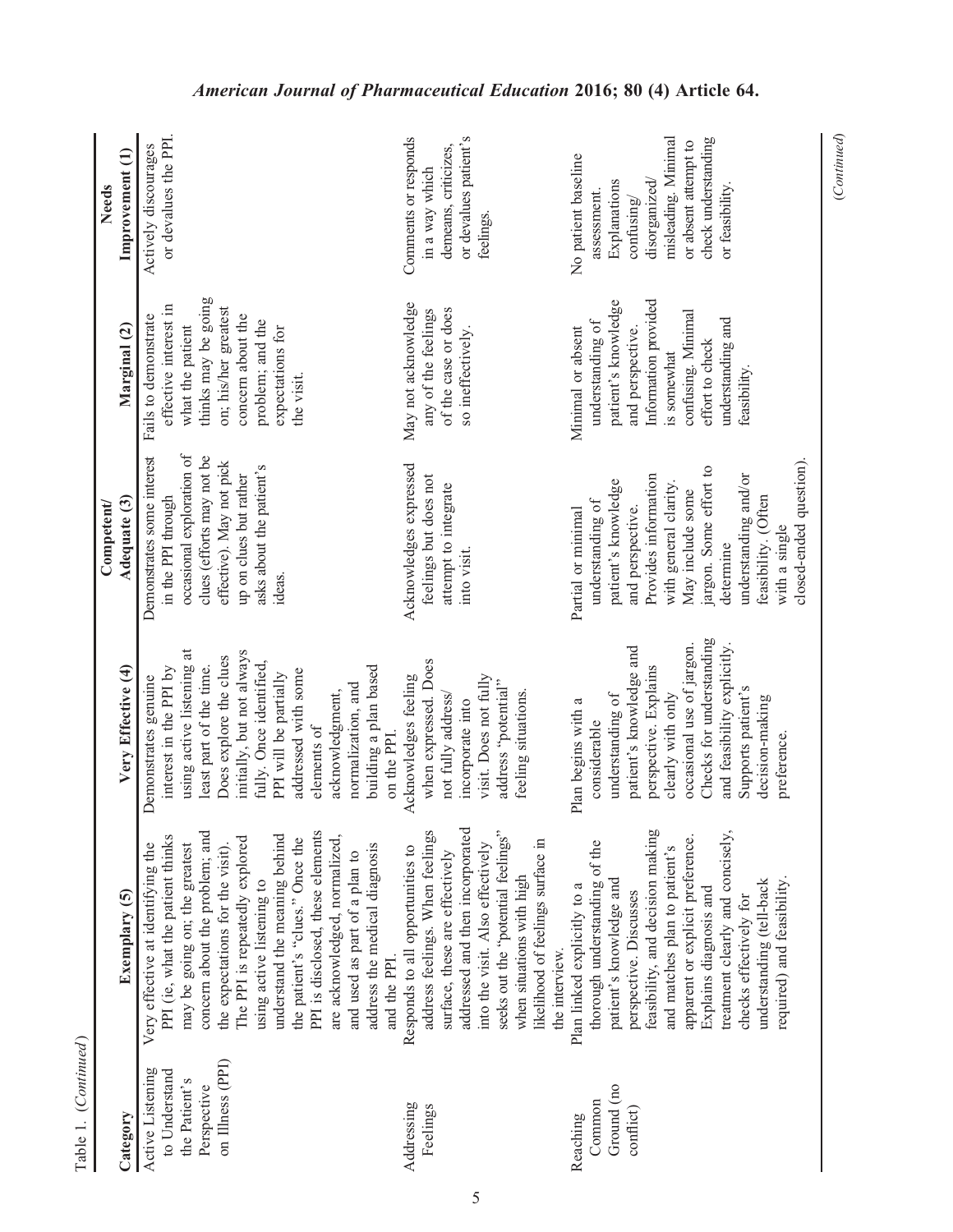| Table 1. (Continued)          |                                                                    |                                                        |                                                   |                                         |                                              |
|-------------------------------|--------------------------------------------------------------------|--------------------------------------------------------|---------------------------------------------------|-----------------------------------------|----------------------------------------------|
| Category                      | Exemplary (5)                                                      | Very Effective (4)                                     | Adequate (3)<br>Competent/                        | Marginal (2)                            | Improvement (1)<br><b>Needs</b>              |
| Common<br>Reaching            | Works very effectively at bridging<br>differences between the      | reaching common ground<br>Demonstrates clear skills in | the plan with PPI, uses<br>While does not connect | patient's issues to<br>Does not use the | strategies almost<br>Uses less effective     |
| Ground (with<br>$conflict)^a$ | Performs a full exploration of the<br>interviewer and the patient. | Does obtain most of the                                | a balanced mix of skills                          | help to solve the                       | exclusively. In                              |
|                               | PPI and uses the PPI to reach                                      | at least some (but not all)<br>PPI and attempts to use | ground that includes<br>to reach common           | difference. Uses<br>more of the less    | missing the patient's<br>issues and in using |
|                               | common ground. Uses a number<br>of the more effective skills in    | of its elements in a plan.<br>Uses a mix of strategies | at least one of the more<br>effective strategies  | effective strategies in                 | authority or threat,<br>patient would be     |
|                               | reaching common ground, eg,                                        | to reach the plan. Heavier                             |                                                   | trying to create a<br>plan (eg, use of  | unlikely to change                           |
|                               | decision analysis, ask/tell/ask                                    | use of the more effective                              |                                                   | authority, personal                     | long-term behavior                           |
|                               | centered suggestions, criteria<br>approach, reframing, patient     | skills.                                                |                                                   | appeal, and repetition<br>of serious    | leave upset with the<br>and would probably   |
|                               | setting, brainstorming,                                            |                                                        |                                                   | complications). For                     | interviewer's                                |
|                               | compromise etc. Avoids less                                        |                                                        |                                                   | most patients this                      | approach to problem                          |
|                               | effective methods (eg, use of                                      |                                                        |                                                   | plan would not                          | solving.                                     |
|                               | authority, personal appeal,                                        |                                                        |                                                   | significantly affect                    |                                              |
|                               | repetition of serious                                              |                                                        |                                                   | the long-term                           |                                              |
|                               | complications or chance of                                         |                                                        |                                                   | behavior in                             |                                              |
|                               | death). Would likely facilitate                                    |                                                        |                                                   | question.                               |                                              |
|                               | a desirable change in behavior<br>towards health.                  |                                                        |                                                   |                                         |                                              |
| Global Rating                 | At the level of an experienced                                     | Uses all communication                                 | Uses most communication                           | Uses some                               | Inadequate                                   |
|                               | clinician who is expert in using                                   | skills effectively; minor                              | skills effectively; some                          | communication                           | communication                                |
|                               | all communications skills                                          | suggestions for change                                 | interview behaviors                               | skills effectively and                  | skills; likely to                            |
|                               | effectively; skills demonstrated                                   | are noted which are                                    | present which, if                                 | others ineffectively;                   | create significant                           |
|                               | such that a patient would likely                                   | unlikely to have                                       | modified, could lead to                           | certain areas of                        | clinical problems                            |
|                               | note such skills to friends and                                    | measurable importance                                  | an even more effective                            | communication might                     | (patient                                     |
|                               | family.                                                            | on encounter.                                          | impact on a real                                  | cause clinical                          | dissatisfaction or                           |
|                               |                                                                    |                                                        | encounter.                                        | problems (patient                       | confusion).                                  |
|                               |                                                                    |                                                        |                                                   | dissatisfaction or                      |                                              |
|                               |                                                                    |                                                        |                                                   | confusion).                             |                                              |

PPI=Patient's Perspective on Illness<br><sup>a</sup>Note: Rating is based on what the interviewer does; not how the patient responds PPI=Patient's Perspective on Illness<br>"Note: Rating is based on what the interviewer does; not how the patient responds

### American Journal of Pharmaceutical Education 2016; 80 (4) Article 64.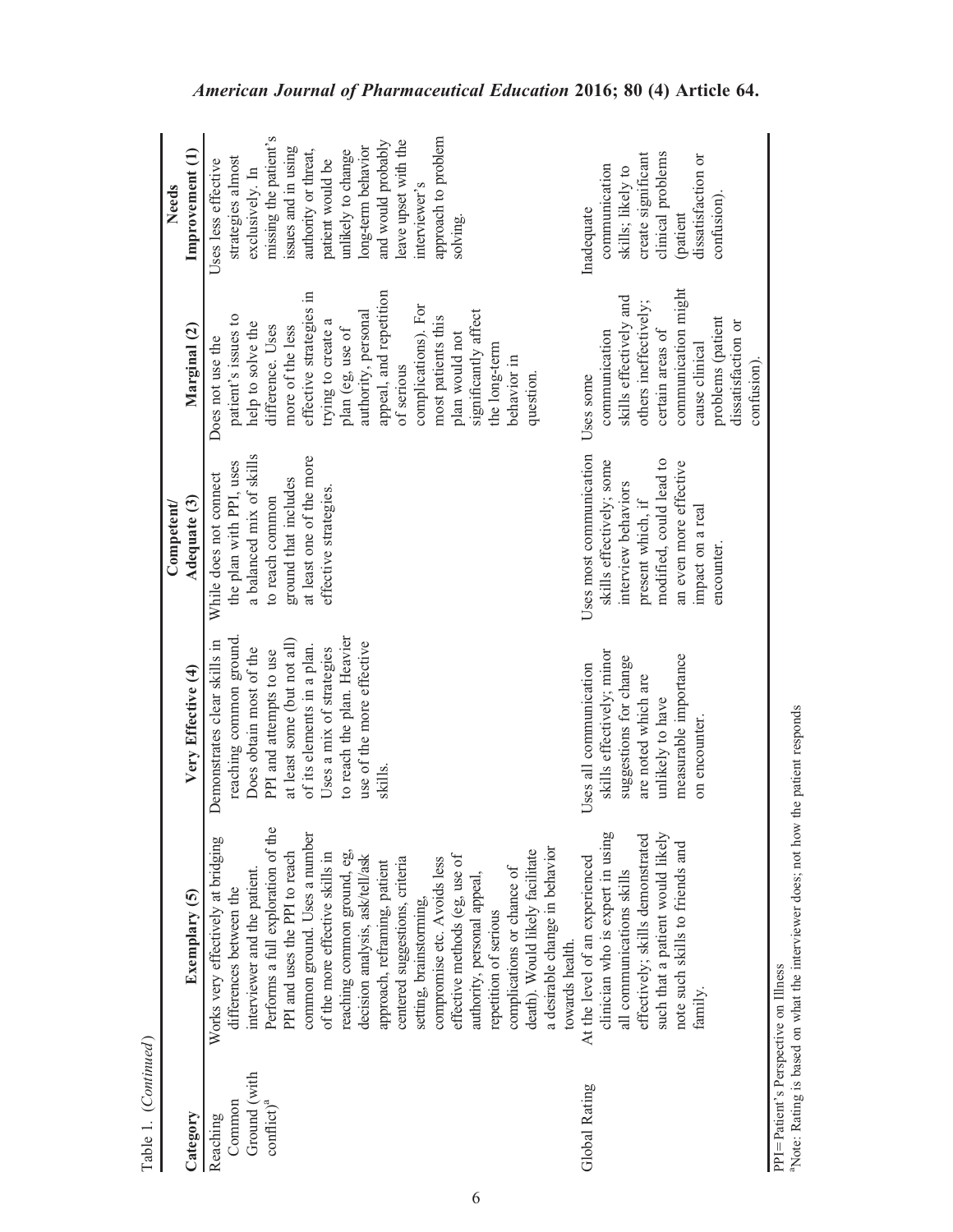| <b>Session</b>            | <b>Online Module Title</b>                               | <b>Small Group</b><br><b>Activities/Interviewing Schedule</b>      |
|---------------------------|----------------------------------------------------------|--------------------------------------------------------------------|
|                           | Rapport                                                  | Introductions                                                      |
|                           | Agenda Setting                                           | 2 Standardized Patient Cases                                       |
| 2                         | <b>Information Management</b><br><b>Active Listening</b> | 3 Standardized Patient Cases                                       |
| 3                         | <b>Addressing Feelings</b>                               | 2 Standardized Patient Cases                                       |
|                           | Common Ground<br>Interprofessional Module #1             | Interprofessional Topic<br>Discussion                              |
| Midterm OSCE <sup>a</sup> | N/A                                                      | Individual 30-Minute Feedback<br>Session                           |
| $\overline{4}$            | Ending the Interview                                     | 3 Standardized Patient Cases                                       |
|                           | Health Literacy                                          |                                                                    |
| 5                         | Interprofessional Module #2                              | 2 Standardized Patient Cases<br>Interprofessional Topic Discussion |
| Final OSCEs <sup>b</sup>  | N/A                                                      |                                                                    |

#### Table 2. Course Content and Schedule

OSCE=objective structured clinical examination

 $N/A$ =not applicable. No self-directed online module was required beforehand

Consisted of one recorded standardized patient interview. Student met individually with faculty members to review video and receive feedback about two weeks later

<sup>b</sup>Consisted of two live standardized patient interviews (including the smoking cessation case used in the current study). No feedback was provided afterwards

interviewing skills in a smoking cessation case, a clinical scenario students will likely encounter at some point as learners and certainly as future clinicians. Yet, the patient-centered communication skills taught can be applied to diverse clinical situations.

Within the course itself, students interview SPs portraying clinical case examples such as addressing a depressed patient with or without suicide ideation, breaking bad news by informing a patient they have cancer, negotiating with a patient visit requesting narcotics refill during a first-time visit, and resolving an unintentional drug error that resulted in patient harm.While the course serves as a primer for early learners to practice patient-centered communication skills, regular exercise of the talents must be maintained or it will decline.<sup>5</sup> Evaluation and assessment of the students' skills beyond the course with other

| Table 3. Results for Medical and Pharmacy Students Before and After Communication Skills Course |  |  |
|-------------------------------------------------------------------------------------------------|--|--|
|-------------------------------------------------------------------------------------------------|--|--|

|                               |             | Medicine $(n=67)$ |           | Pharmacy $(n=57)$   |        |
|-------------------------------|-------------|-------------------|-----------|---------------------|--------|
| <b>Item</b>                   | Mean (SD)   | Median (IQR)      | Mean (SD) | <b>Median (IQR)</b> | $p^*$  |
| Precourse                     |             |                   |           |                     |        |
| Rapport Building              | 2.9(0.6)    | $3.0(2.5-3.0)$    | 2.3(0.6)  | $2.0(2.0-2.5)$      | < 0.01 |
| <b>Information Management</b> | 2.4(0.5)    | $2.5(2.0-3.0)$    | 2.2(0.7)  | $2.0(1.5-2.5)$      | 0.06   |
| Agenda Setting                | 2.0(0.7)    | $2.0(2.0-3.0)$    | 1.8(0.7)  | $2.0(1.0-2.0)$      | 0.05   |
| <b>Active Listening</b>       | 2.4(0.6)    | $2.0(2.0-2.5)$    | 2.2(0.7)  | $2.0(2.0-2.5)$      | 0.43   |
| <b>Addresses Feelings</b>     | 2.2(0.6)    | $2.0(2.0-2.5)$    | 2.1(0.7)  | $2.0(1.8-2.5)$      | 0.14   |
| Common Ground                 | 2.1(0.6)    | $2.0(2.0-2.5)$    | 2.1(0.7)  | $2.0(1.5-2.5)$      | 0.96   |
| Global Rating                 | 2.2(0.5)    | $2.0(2.0-2.5)$    | 2.0(0.6)  | $2.0(1.5-2.5)$      | 0.14   |
| Postcourse                    |             |                   |           |                     |        |
| <b>Rapport Building</b>       | 4.3 $(0.6)$ | $4.0(4.0-5.0)$    | 4.5(0.6)  | $5.0(4.0-5.0)$      | < 0.01 |
| <b>Information Management</b> | 4.0(0.6)    | $4.0(3.5-4.3)$    | 3.9(0.8)  | $4.0(3.0-4.5)$      | 0.30   |
| Agenda Setting                | 4.4(0.7)    | $4.0(4.0-5.0)$    | 4.5(0.7)  | $5.0(4.0-5.0)$      | 0.17   |
| <b>Active Listening</b>       | 4.0(0.7)    | $4.0(3.8-4.5)$    | 3.9(0.9)  | $4.0(3.0-4.8)$      | 0.60   |
| <b>Addresses Feelings</b>     | 3.6(1.1)    | $4.0(3.0-4.0)$    | 3.8(1.0)  | $4.0(3.0-4.5)$      | 0.44   |
| Common Ground                 | 4.0(0.6)    | $4.0(3.5-4.0)$    | 4.0(0.7)  | $4.0(3.5-4.5)$      | 0.52   |
| Global Rating                 | 4.1 $(0.6)$ | $4.0(3.8-4.5)$    | 4.0(0.7)  | $4.0(3.5-4.5)$      | 0.15   |

\*Mann-Whitney U test of significance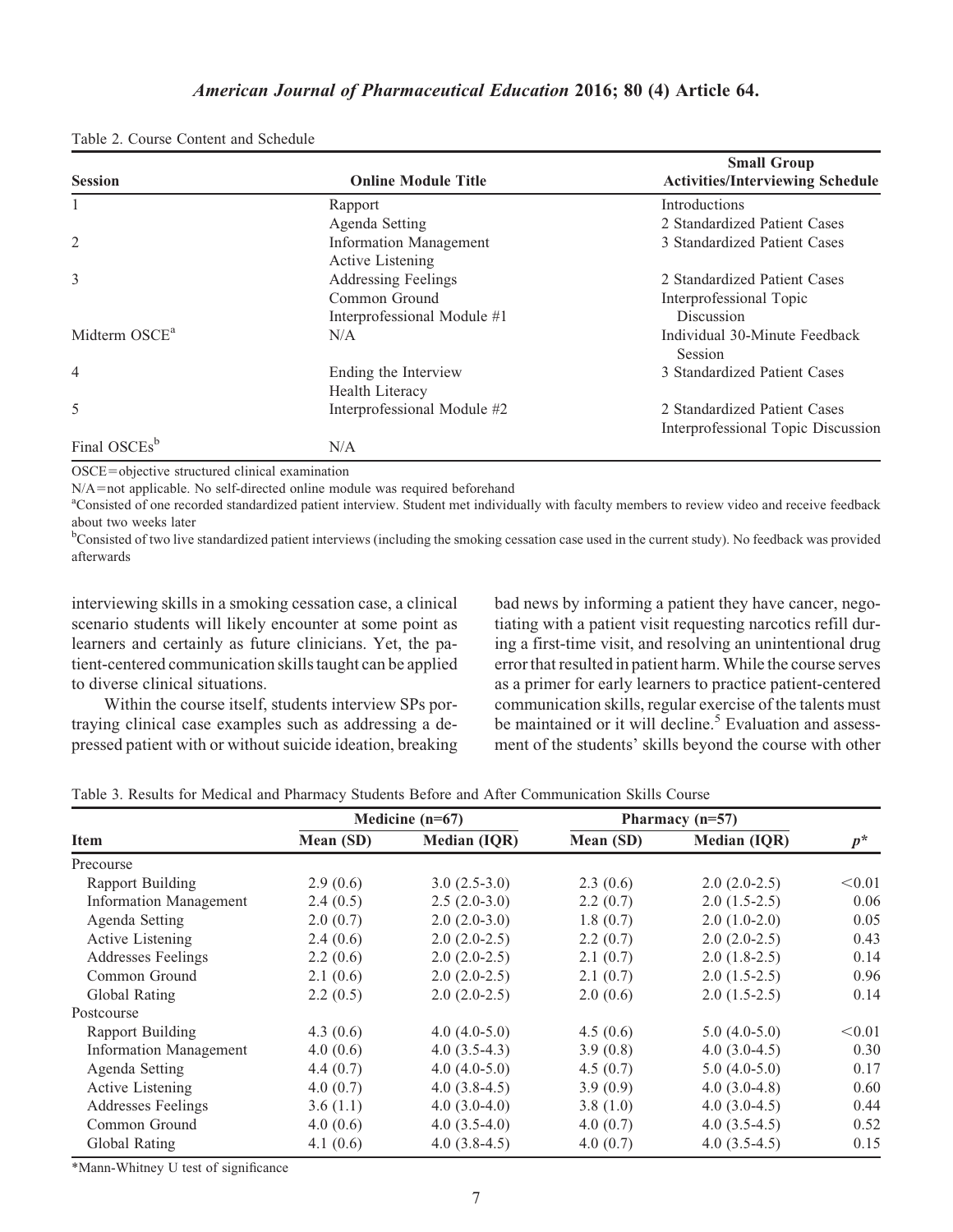

Figure 1. Precourse vs Postcourse Mean Score for Combined Medicine and Pharmacy Students (n=124) \*\*  $p<0.01$ .

OSCE assessments and within direct patient care settings is needed.

Our results suggest the blended learning methods are effective regardless of student discipline. There are several aspects of the blended learning course that foster communication skill development, both in the online modules and during in-person class sessions. First, students are provided examples of effective and ineffective communication via videos embedded in online content prior to practicing with SPs. They also observe their classmates as they practice communication skills. Thus, students are given multiple opportunities to develop communication self-efficacy beliefs individually and through observation of classmates in groups. Having 6-7 students in each class session provides students and their facilitator with an intimate supportive environment. Students have multiple opportunities to receive peer, SP, and facilitator feedback in a formative, low stakes environment.

Bandura's self-efficacy theory is defined as a belief that one possesses the capability to successfully perform a particular behavior or execute a specific task.<sup>30</sup> Cultivating self-efficacy through education and training is a vital component to improving communication skills and has been demonstrated with medical students and residents.6,31,32 Pharmacy students have also demonstrated improved self-efficacy and reduced communication apprehension over time through using a variety of teaching methods on patient counseling.<sup>33</sup> Our previous research with medical, nursing, and pharmacy students indicated self-efficacy beliefs specific to patient-centered communication skills improved significantly through successful completion of this course.<sup>2</sup>

Improved communication skills observed in this study is likely secondary to the blended learning format as it repeatedly incorporates all three learning styles for adult learners – visual, auditory, and kinesthetic. Visual learners are able to observe short communication vignettes embedded within the online modules and watch their peers interview. Auditory learners listen to the recorded dialogue examples from the online videos and hear themselves provide feedback during small group activities as well as from faculty members and peers. Finally, kinesthetic learners benefit from repeated interview practice using SPs and providing regular feedback in small group settings. Future research examining whether students' self-efficacy scores correlate positively with OSCE assessments across disciplines would confirm if perception is reality.

Common objectives found in current Liaison Committee on Medical Education (LCME) and Accreditation Council for Pharmacy Education (ACPE) standards are proficiency in communication with patients, their members of support, and with other health care professionals.<sup>1,2</sup> Considering communication accreditation standards for both disciplines, it is apparent that the core communication competencies across both professions are increasingly similar. Recent revisions to ACPE Standards included expectations that upon graduation, pharmacy students should be able to proficiently communicate both verbally and nonverbally, provide thorough patient counseling, and possess excellent listening skills.<sup>34</sup>

Few educational research studies use e-learning methods to teach any type of oral communication for health professional students. One randomized trial concluded that an e-learning module followed by coached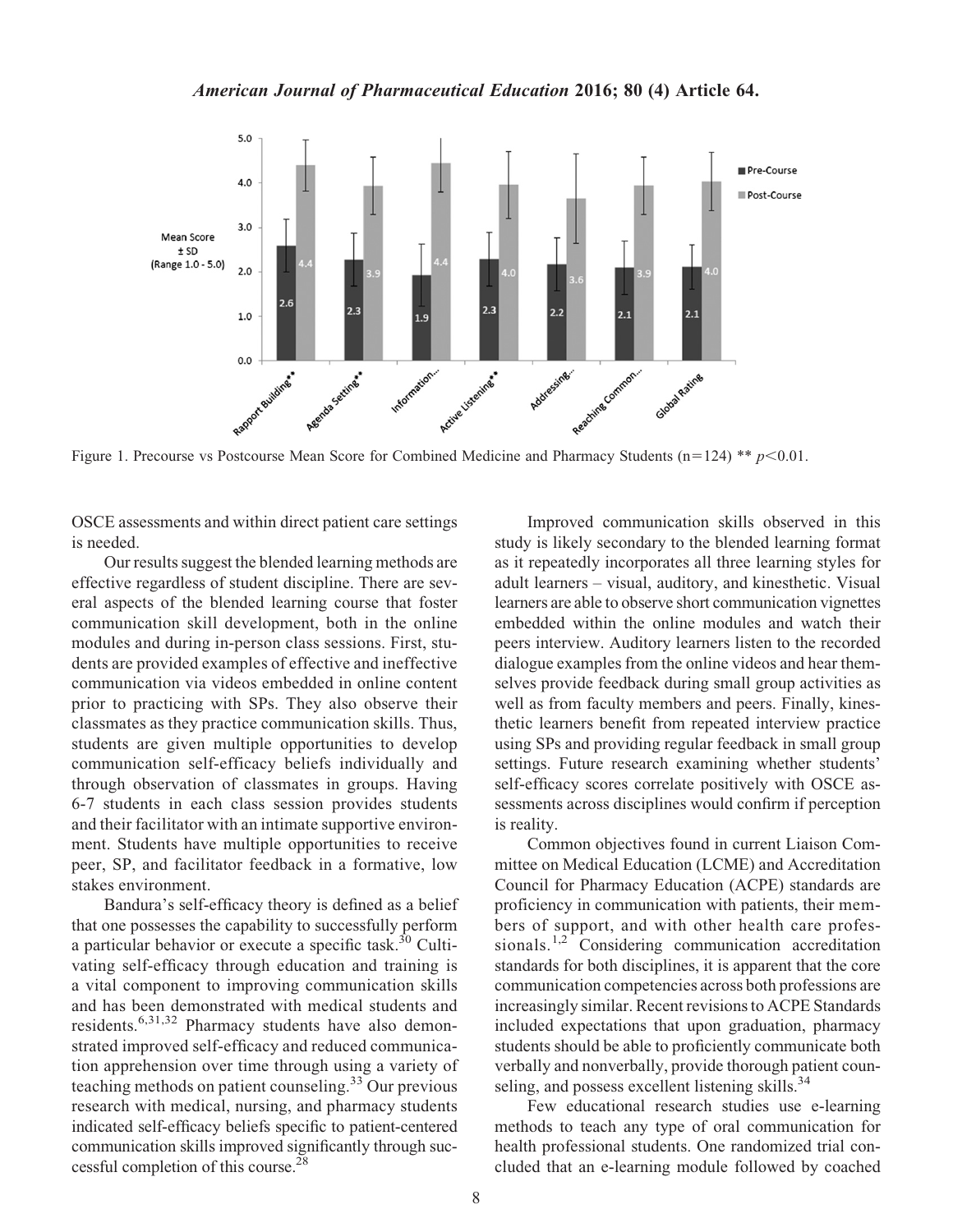practice time improved second-year medical students' oral presentation skills.<sup>35</sup> The blended learning format used in the course allowed students to come to the small groups already prepared, permitting more practice time for interviewing. It is not known if the blended learning format increases communication skills performance more than SP interaction alone or by computer-based learning alone. In addition, it is not known if interprofessional communication skills, which were introduced but not formally assessed, can be developed via this method equally across disciplines. That question can be answered with future research and deserves attention.

There are a few limitations to the study. First, the study is limited to one institution and therefore may not be generalizable to other medical and pharmacy students. The pharmacy student participants were entering their second professional year while the medical students were entering their first year, which is not ideal. However, no communication courses were taught during the first year of the pharmacy curriculum and baseline scores across both cohorts were similar. Another limitation to the study was the possibility that another intervention occurring during the 16-week study period could have positively impacted changes in communication skills in the cohorts. However, this course is the only course that targets communication skill development during the semester in which it is offered. Therefore, the authors feel confident that changes in communication skills were a direct result of the course.

Second, the interval descriptions found in the survey instrument may not have clearly conferred meaningful intervals between measurements as half-point increments were allowed when a blend of interviewing behaviors was observed. However, the use of a validated survey instrument strengthens the findings. Third, the current project evaluated patient-centered communication skills using a smoking cessation case in a test/retest design. Further research is warranted to evaluate the sustainability of the competencies across a myriad of clinical scenarios postcourse and at multiple academic health science centers. Fourth, the focus of instruction was on oral patientcentered interpersonal skills only and not on written communication. Finally, demographic information (eg, gender) and additional trait-level student characteristics (eg, personality type) that could potentially influence communication skills were not assessed in this study.

#### **CONCLUSION**

Medical and pharmacy student patient-centered interpersonal communication skills improved significantly through completion of an interprofessional, blended

learning course focusing on skill development. Interview abilities were embodied similarly between medical and pharmacy students postcourse, suggesting both groups respond well to this form of instruction. The design employed in the course could be replicated in both interprofessional and discipline-specific environments.

#### **REFERENCES**

1. Accreditation Council for Pharmacy Education. Accreditation standards and guidelines for the professional program in pharmacy leading to the doctor of pharmacy degree. [https://www.acpe-accredit.](https://www.acpe-accredit.org/pdf/CPE_Standards_Final.pdf) [org/pdf/CPE\\_Standards\\_Final.pdf](https://www.acpe-accredit.org/pdf/CPE_Standards_Final.pdf). Accessed March 10, 2015. 2. Liaison Committee on Medical Education. Functions and structure of a medical school: standards for accreditation of medical education

programs leading to the MD degree. Revised March 2014. [http://](http://lcme.org/publications/) [lcme.org/publications/.](http://lcme.org/publications/) Accessed April 28, 2016.

3. Bardes CL. Defining "patient-centered medicine." N Engl J Med. 2012. 366(9):782-783.

4. Rider EA, Keefer CH. Communication skills competencies: definitions and a teaching toolbox. Med Educ. 2006;40(7): 624-629.

5. Aspegren K. BEME Guide No. 2: teaching and learning communication skills in medicine – a review with quality grading of articles. Med Teach. 1999;21(6):563-570.

6. Bosse HM, Schultz JH, Nickel M, et al. The effect of using standardized patients or peer role play on ratings of undergraduate communication training: a randomized controlled trial. Patient Educ Couns. 2012;87(3):300-306.

7. Wallman A, Vaudan C, Sporrong SK. Communications training in pharmacy education, 1995-2010. Am J Pharm Educ. 2013;77(2): Article 36.

8. Yedidia MJ, Gillespie CC, Kachur E, et al. Effect of communications training on medical student performance. JAMA. 2003;290(9):1157-1165.

9. Lane C, Rollnick S. The use of simulated patients and role-play in communication skills training: a review of the literature to August 2005. Patient Educ Couns. 2007;67(1-2):13-20.

10. Boyle D, Dwinnell B, Platt F. Invite, listen, and summarize: a patient-centered communication technique. Acad Med. 2005;80(1):29-32.

11. Barrows HS. An overview of the uses of standardized patients for teaching and evaluating clinical skills. AAMC. Acad Med. 1993;68(6):443-453.

12. Garrison DR, Kanuka H. Blended learning: uncovering its transformative potential in higher education. The Internet and Higher Education. 2004;7(2):95-105.

13. Gray K, Tobin J. Introducing an online community into a clinical education setting: a pilot study of student and staff engagement and outcomes using blended learning. BMC Med Educ. 2010;10:6. 14. Dankbaar ME, Storm DJ, Teeuwen IC, Schuit SC. A blended design in acute care training: similar learning results, less training costs compared with a traditional format. Perspect Med Educ. 2014;3(4):289-299.

15. Ausburn LJ. Course design elements most valued by adult learners in blended online education environments: an American perspective. Educ. Media Int. 2004;41(4):327-337.

16. Carbonaro M, King S, Taylor E, Satzinger F, Snart F, Drummond J. Integration of e-learning technologies in an interprofessional health science course. Med Teach. 2008;30(1):25-33.